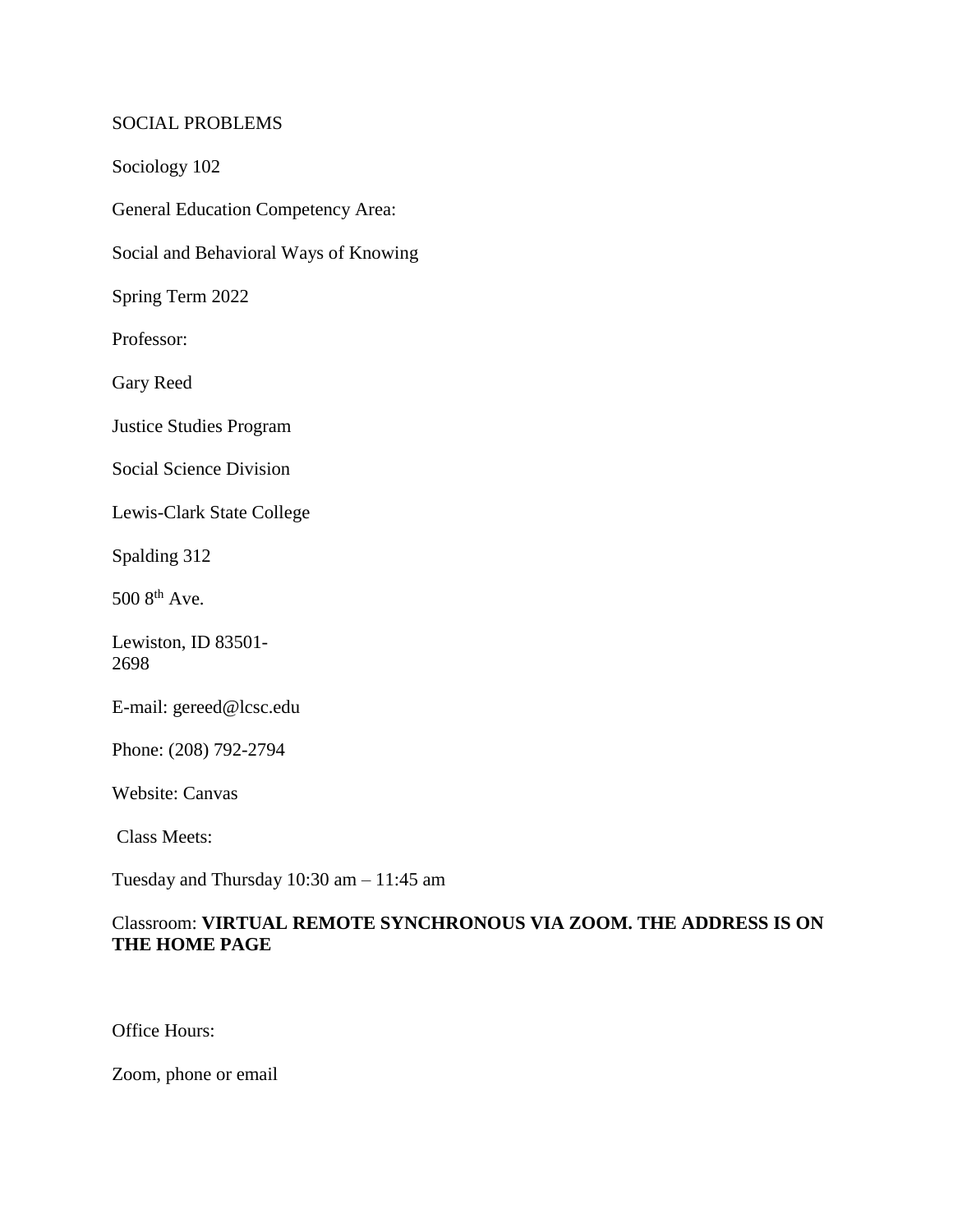Tuesday, Wednesday & Thursday 1:45pm-2:45pm, and by appointment

## **Course Description:**

Students develop a sociological frame of reference for understanding some of the complex problems of our society. Problems examined include poverty, environmental degradation, racism, sexism, crime, substance abuse, inadequate healthcare, etc. in the context of American society.

## **Purpose:**

This course is designed to help students become critical consumers of information concerning the causes, consequences, and solutions related to current social problems.

## **General Education Learning Outcomes:**

This course is designed to help you develop the competencies stipulated by the Idaho State Board of Education for the Social and Behavioral Ways of Knowing component of the General Education Core. Upon successful completion of this course, you will be able to do the following:

- 1. Demonstrate knowledge of the theoretical and conceptual frameworks of a particular Social Science discipline (sociology).
- 2. Develop an understanding of self and the world by examining the dynamic interaction of individuals, groups, and societies as they shape and are shaped by history, culture, institutions, and ideas.
- 3. Utilize Social Science approaches, such as research methods, inquiry, or problem solving, to examine the variety of perspectives about human experiences.
- 4. Evaluate how reasoning, history, or culture informs and guides individual, civic, or global decisions.
- 5. Understand and appreciate similarities and differences among and between individuals, cultures, or societies across space and time.

#### **Course-specific Learning Outcomes:**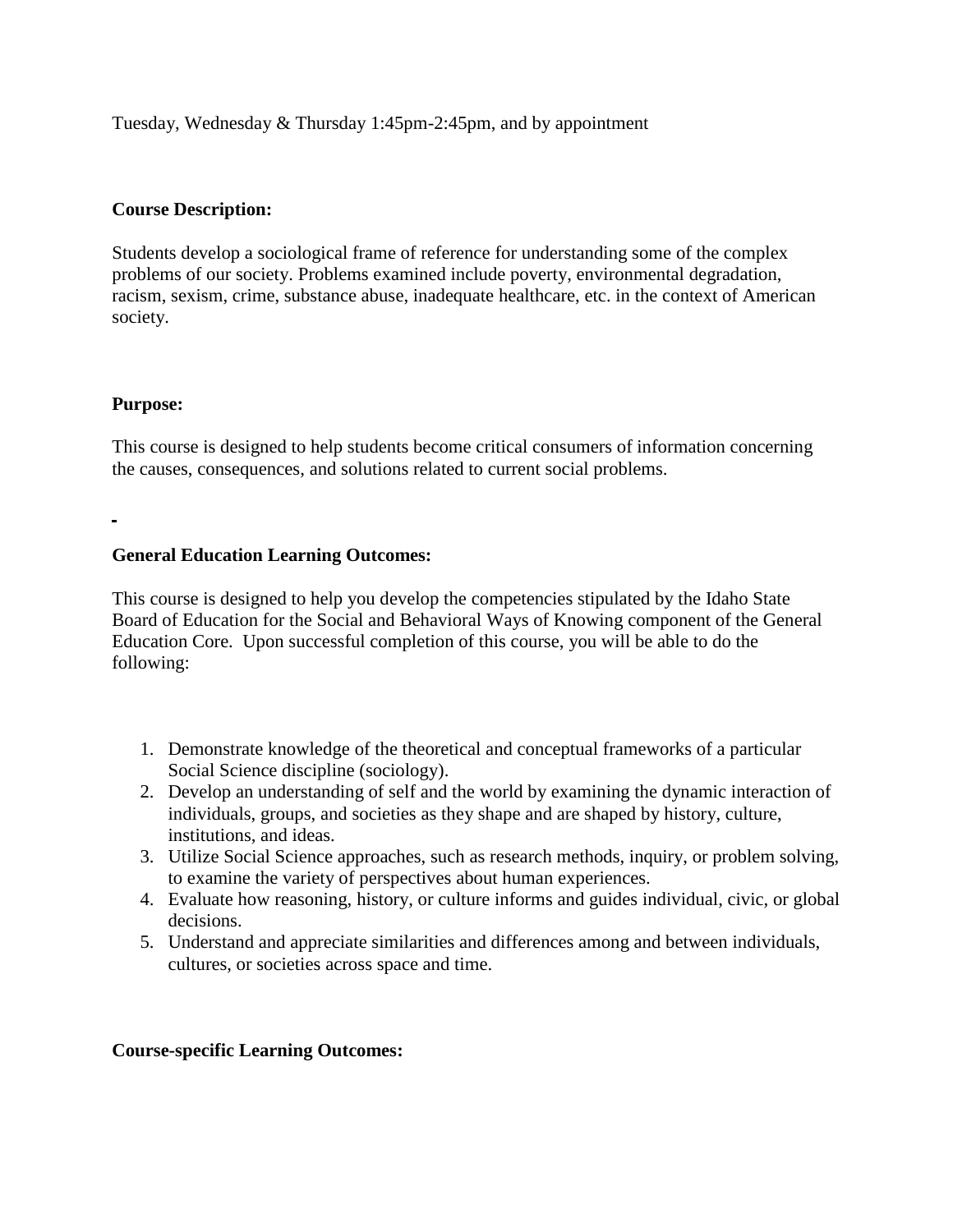This course aims to help you gain knowledge and develop skills that will aid you in becoming a critical thinker, a successful student, and an informed, engaged member of society. More specifically, in this course you will do the following, which are linked to the above General Education learning outcomes as noted in parentheses:

-learn how to interpret your and others' behaviors and experiences using a sociological framework  $(i, ii, iv, v)$ 

-gain an understanding of the structural roots of social problems (i, ii, iv, v)

-gain an understanding of the ways social class, race, gender, and nationality affect people's life chances and the types of problems and challenges they face (i, ii, iv, v)

-discuss social issues in an informed, critical, and civil manner and in the process gain experience speaking to an audience of your peers (i, ii, iii, iv, v)

-write evidence-based essays in which you analyze specific social problems and apply sociological theories, concepts, and insights appropriately  $(i, ii, iii, iv, v)$ 

#### **Goals:**

It is expected that students will become more adept at utilizing social scientific analysis to analyze social problems in a critical manner. The written work and verbal presentations of students should reflect systematic, logical arguments clearly supported by theory and research. Students will have opportunities to practice effectively communicating their social science analysis.

# **Course Requirements:**

Introduction Discussion 10 points

Report One 30 points

Report Two 30 points

Report Three 30 points

Report Four 15 points EXTRA CREDIT

Exam One 100 points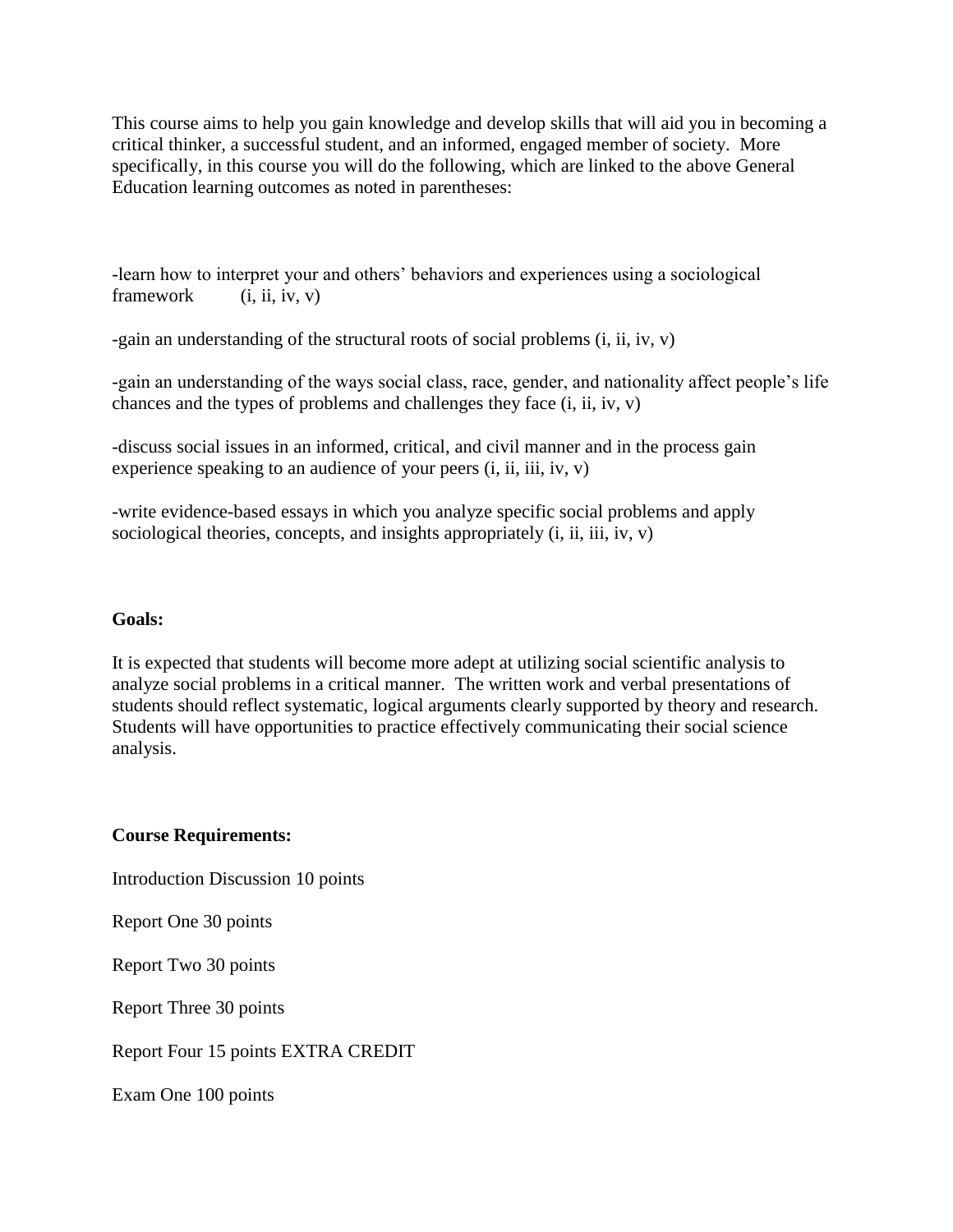Exam Two 100 points

Exam Three 100 points

Exam Four 100 points

#### **Discussion:**

All students are expected to participate in the first introduction discussion (on Canvas) where you will introduce yourself to the class.

## **Reports:**

Three required reports and one extra credit report will be assigned throughout the semester. There will be questions posted on Canvas. Reports will be submitted to Canvas. The questions will be designed to facilitate class discussions.

#### **Exams:**

Four exams (including the final exam) consisting of essay, multiple-choice, true/false, and fill-inthe-blanks questions will be administered through Canvas. Study questions will be available prior to the exams to help you prepare.

#### **Student Conduct:**

Any student with questions remaining as to what constitutes cheating or plagiarism should consult the instructor in order to avoid any misunderstanding. If a student is caught cheating, at minimum, he/she will fail the assignment, the Judicial Affairs Officer will be notified and the incident recorded.

## **The lectures for the class will be conducted via Zoom. Students are expected to have cameras on, mute when not talking, and actively participate in class discussions.**

Moreover, we will be dealing with controversial issues at times and it is essential that discussions remain constructive and respectful.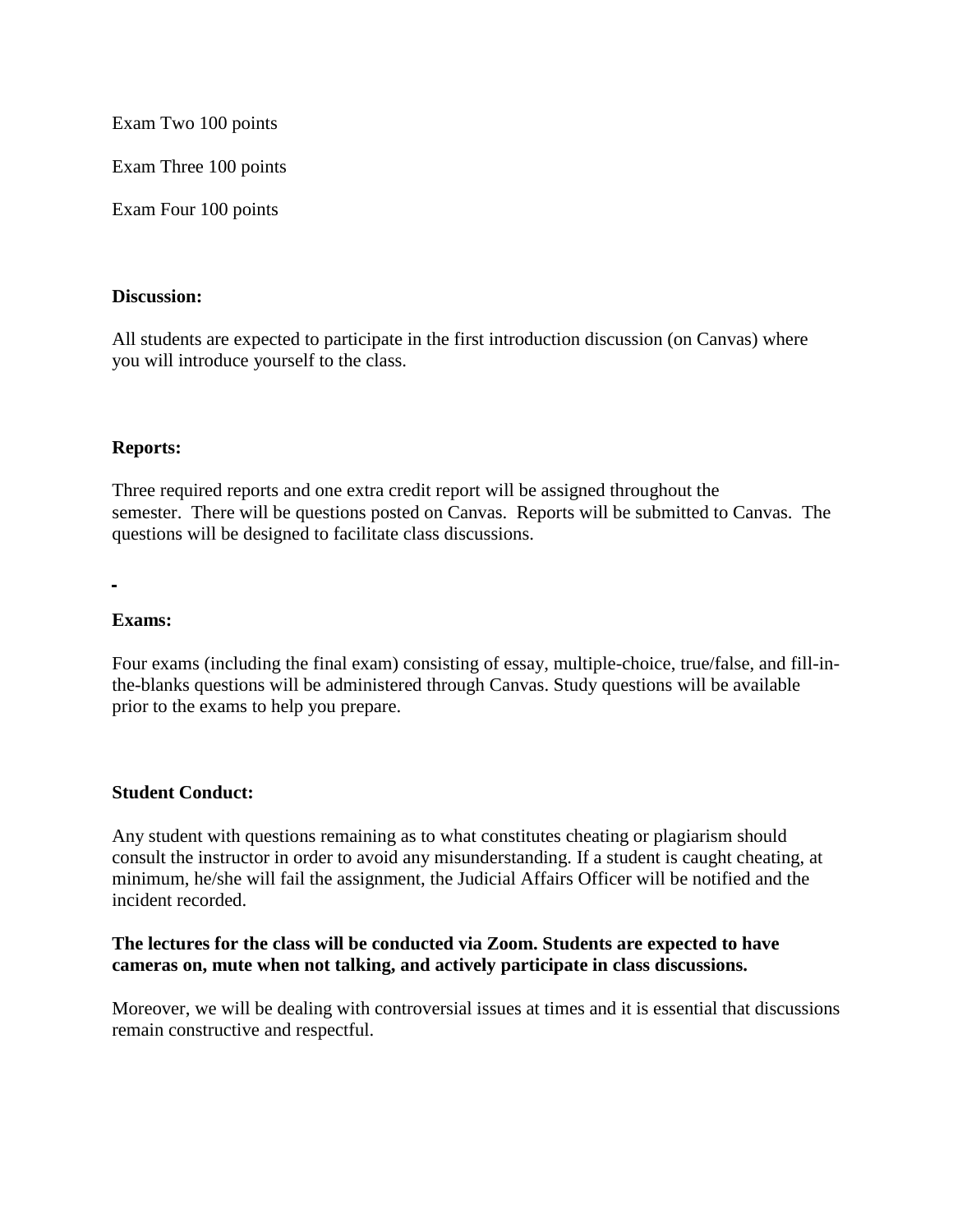## **Assignment Grading:**

A 93%

A- 90%

- B+ 87%
- B 83%
- B- 80%
- C+ 77%
- C 73%
- C- 70%
- D+ 67%
- D 63%
- D- 60%
- F 53%

**Readings:** (Available at the Lewis-Clark Bookstore and internet)

*Understanding Social Problems, 10<sup>th</sup> Edition, 2017* 

Authors: Mooney, Knox, Schacht

Publisher: Cengage

ISBN: 978-1-305-57651-3

## **Topics and Assignments:**

(Due to the nature of academic discussions, the topics listed below will not always correspond to the days' discussions.)

Week 1: Jan 18-20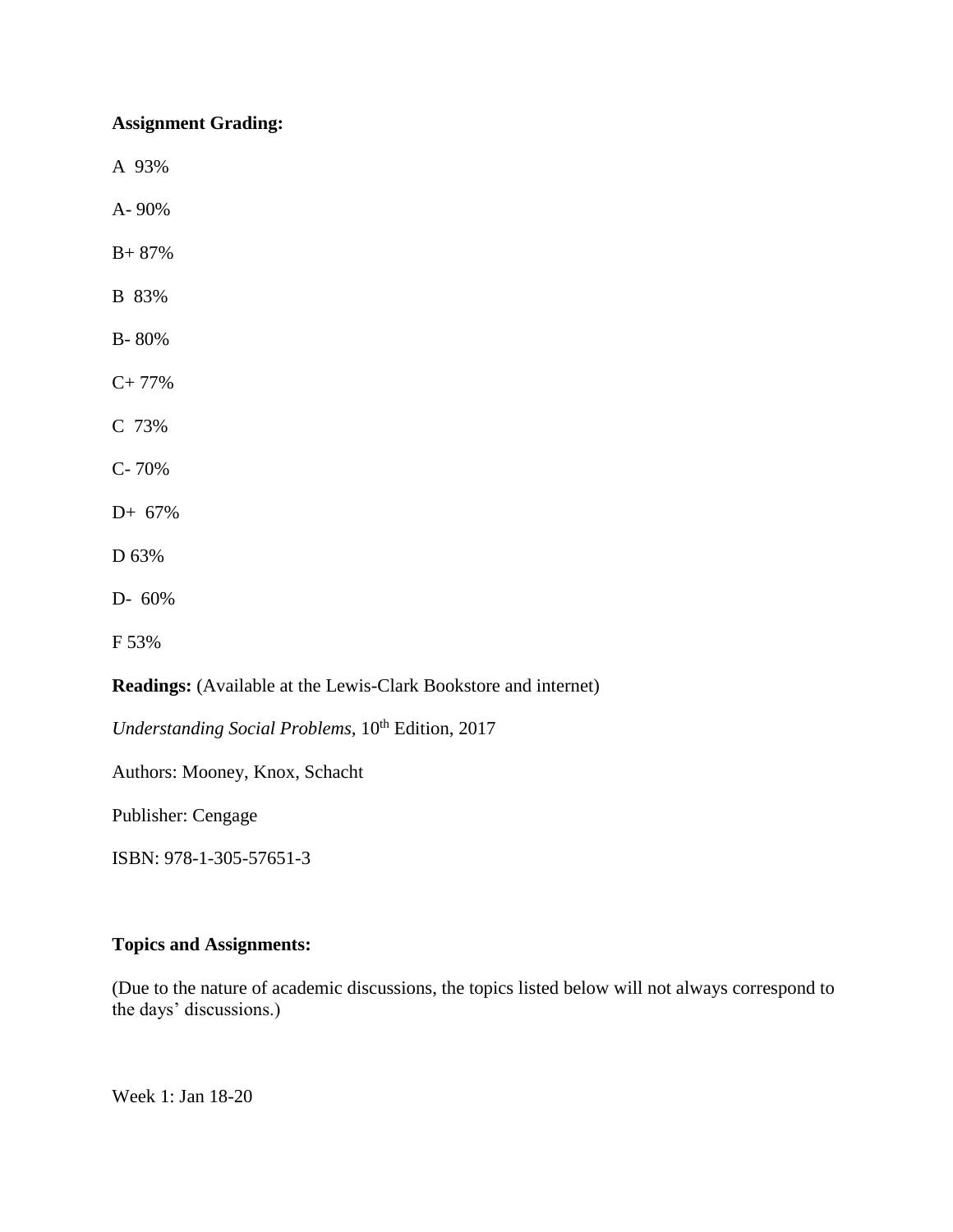Introduction to the course and the nature and meaning of social problems

Reading: chapter 1, Canvas module 1

# **Introduction Discussion due Jan 20**

Week 2: Jan 25-27

Physical and Mental Health and Health Care Reading: chapter 2, Canvas module 2

Week 3: Feb 1-3

Alcohol and Other Drugs

Reading: chapter 3, Canvas module 3

Week 4: Feb 8-10

Crime and Social Control

Reading: chapter 4, Canvas module 4

# **EXAM ONE Feb 10**

Week 5: Feb 15-17

Crime and Social Control Part II

Reading: chapter 4, Canvas module 4

Week 6: Feb 22-24

Family Problems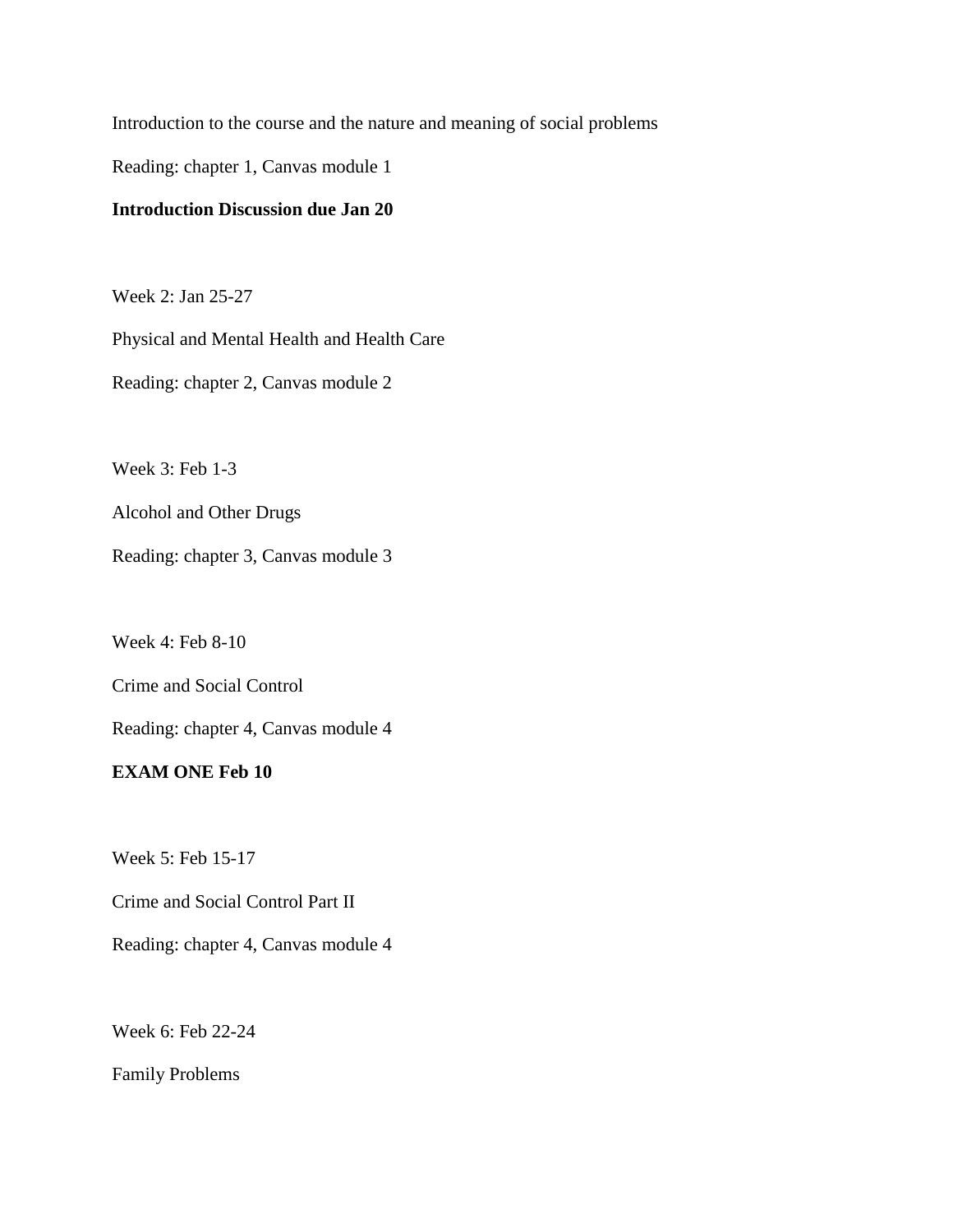Reading: chapter 5, Canvas module 5

# **Report One Feb 24, 10:30 am**

Week 7: March 1-3

Economic Inequality, Wealth and Poverty

Reading: chapter 6, Canvas module 6

Week 8: March 8-10

Work and Unemployment

Reading: chapter 7, Canvas module 7

## **EXAM TWO March 10**

Week 9: March 15-17

Race, Ethnicity, and Immigration

Reading: chapter 9, Canvas module 8

Week 10: March 22-24

Gender Inequality

Reading: chapter 10, Canvas module 9

**Report Two March 24, 10:30 am**

**March 28-April 1 Spring Break**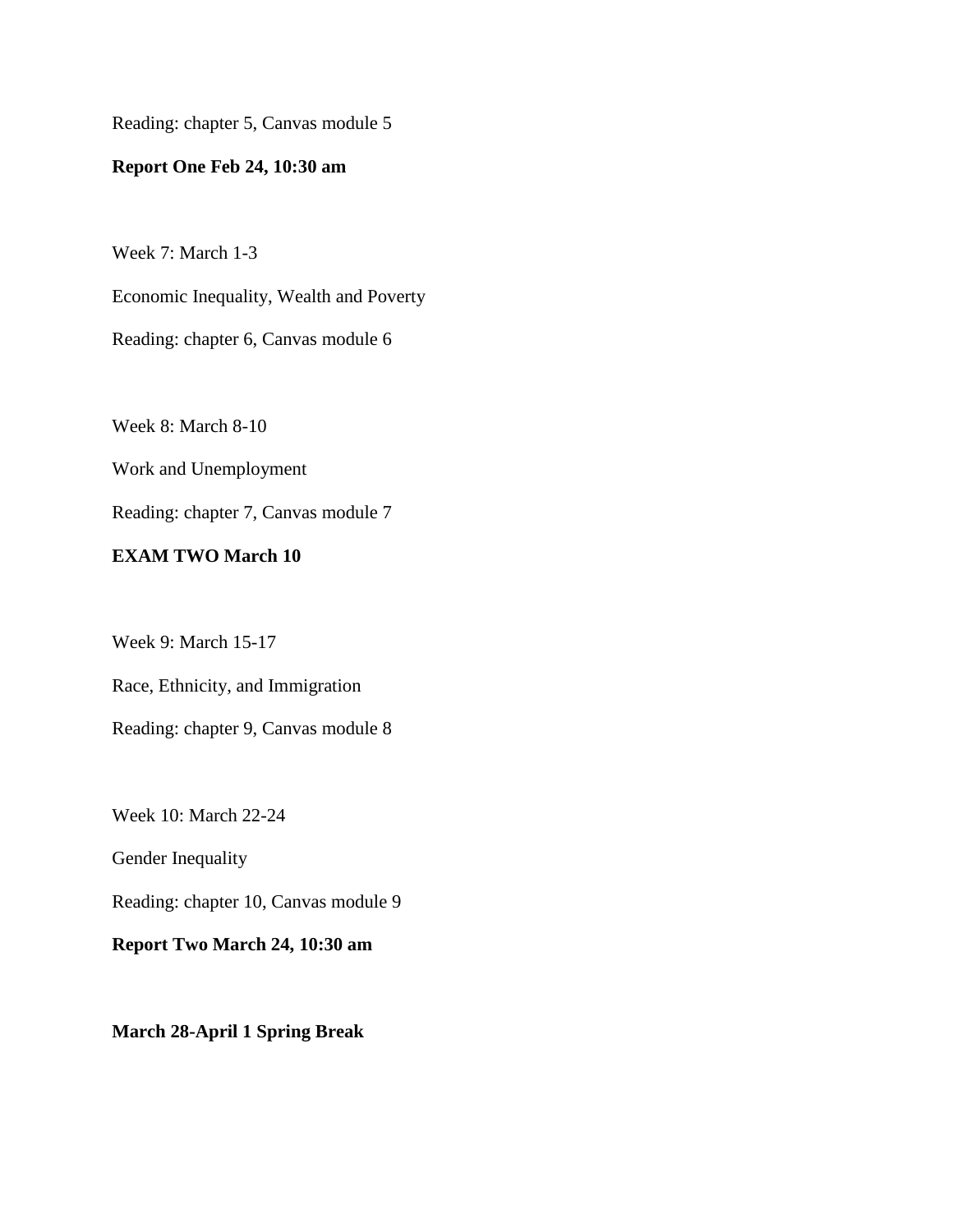Week 11: April 5-7

Sexual Orientation and the Struggle for Equality Reading: chapter 11, Canvas module 10

Week 12: April 12-14

Environmental Problems Part I

Reading: chapter 13, Canvas module 11

# **EXAM THREE April 14**

Week 13: April 19-21

Environmental Problems Part II

Reading: chapter 13, Canvas module 11

Week 14: April 26-28

Science and Technology

Reading: chapter 14, Canvas module 12

**Report Three April 28, 10:30 am**

Week 15: May 3-5

Conflict, War, and Terrorism

Reading: chapter 15, Canvas module 13

**Report Four May 5, 10:30 am**